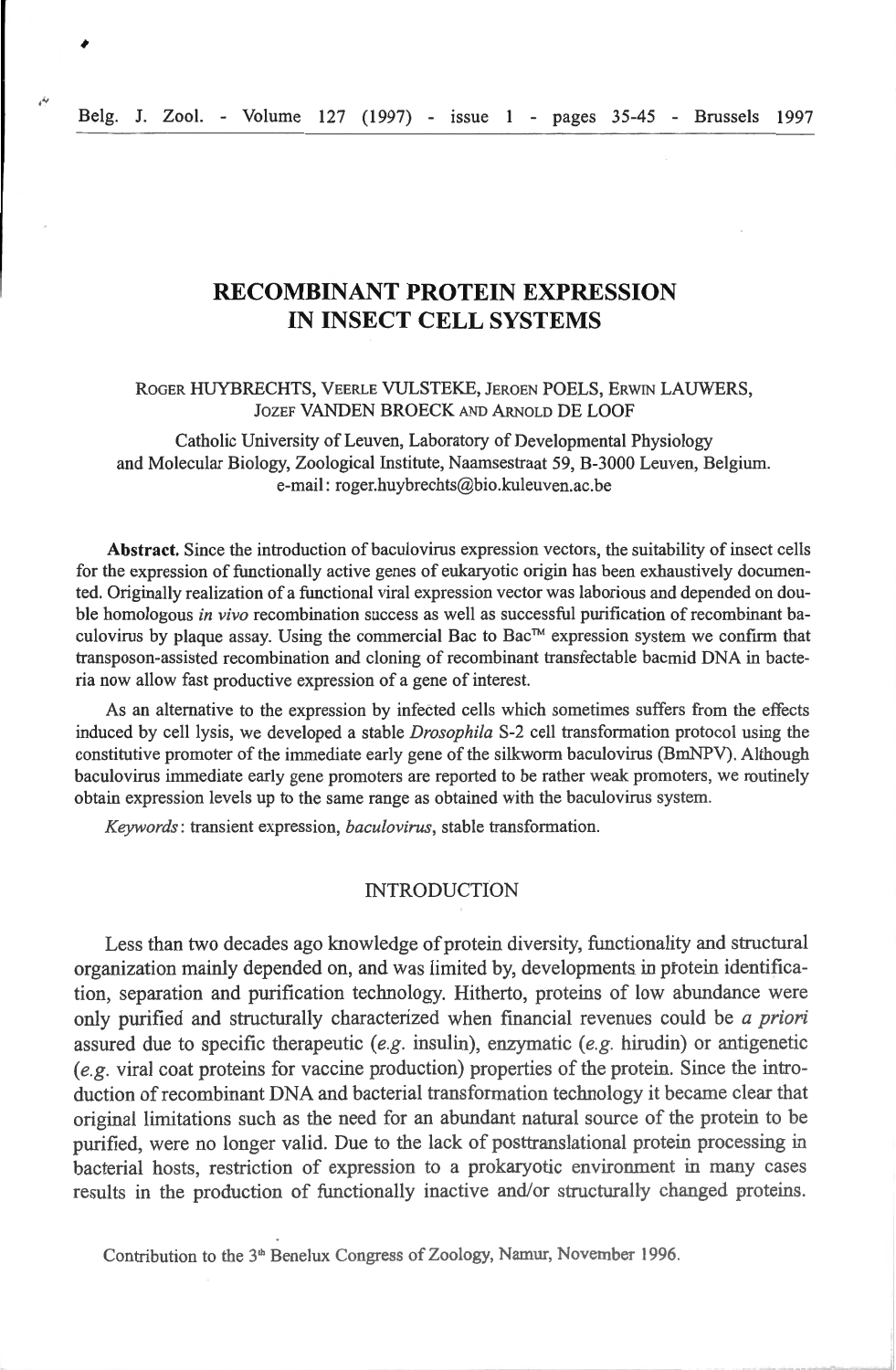### 36 HUYBRECHTS, VULSTEKE, POELS, LAUWERS, VANDEN BROECK AND DE LOOF

Whereas bacterial hosts remain irreplacable for rapid gene cloning, amplification and manipulation, new altematives for gene expression and mass production of particular recombinant proteins needed to be explored. Among the resulting eukaryotic expression systems those based on yeast cells *(Saccharomyces cerivisiae, Pichia pastoris)* are considered to be most efficient and cost effective but they still have peculiar processing properties which make them unsuitable for the expression of particular proteins (HERSCOVICS & ORLEAN, 1993; KALSNER *et al.*, 1992). In those situations, the choice of a suitable expression system is mainly limited to either expression in insect (LUCKOW, 1991) or mammalian (JENKINS & CuRLING, 1994) cells and, in specifie situations, to production in trans genie animais (DAMAK *et al.,* 1996). One major drawback of the mammalian *in vitro*  expression systems *(CHO* cells, hybridoma celllines) is their limited productivity due to the lack of strong promoters. This limitation probably explains the wide range of recombinant proteins of mammalian origin that became preferentially produced in the heterologous insect cell based expression system. The availability of strong promoters for expression in insect cells and the resulting higher yields, together with the functionally active proteins obtained (JARVIS & SUMMERS , 1992) added to the world-wide use of this system which we will further elaborate in this paper.

# TRANSIENT EXPRESSION OF RECOMBINANT PROTEINS IN INSECT CELLS USING BACULOVIRUS EXPRESSION VECTORS

## *Baculoviruses*

The term baculovirus designates a particular group of viruses that only replicates in invertebrates and therefore can be considered safe for humans and vertebrates in general. In the context of *baculovirus* expression vectors, only a pmticular subgroup of so-called nuclear polybedrosis viruses (NPV's) is considered. These NPV's are characterized by their double life cycle. Early in the infection cycle assembled virions are released by budding from the host cell membrane. Later in the infection cycle virions become enveloped inside the cell nucleus and end up embedded inside a crystalline matrix of viral encoded polyhedrin protein. This embedding results in microscopically visible polyhedrons or occlusion bodies inside the nucleus and an easily recognized cytopathogenic effect which is typical for ail nuclear polyhedrosis viruses.

Rapid accumulation of polyhedrin protein late in the infection cycle points towards the presence of a strong promoter controlling this gene. Furthermore, in an *in vitro* situation, only extracellular viruses are needed for re-infection of new cells. These observations suggested the use of the polyhedrin gene as a favoured site for foreign gene insertion. Placing a foreign gene downstream of the strong polyhedrin gene promoter indeed resulted in a recombinant viral expression vector which, once used for insect cell infection, in most cases allowed the production of large amounts (up to  $\mu$ g/ml) of the recombinant protein.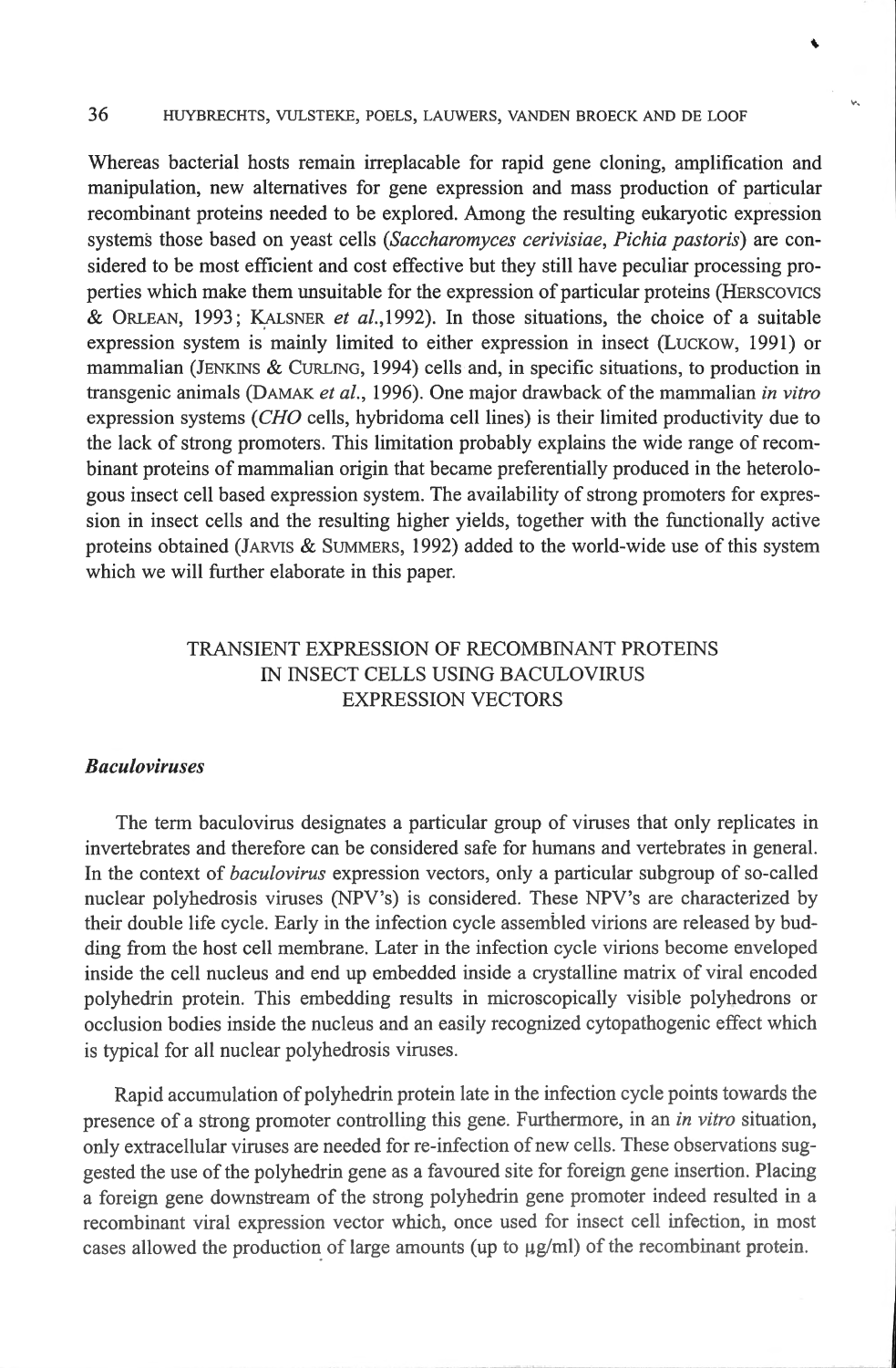#### *Baculovirus* expression in practice

•

Baculoviruses, having a double stranded circular DNA genome of +/-120 kb, are not suitable *per se* for direct *in situ* cloning of a foreign gene. As explained in Fig. 1 production of a recombinant baculovirus expression vector involves cloning the gene clownstream of the polyhedrin promoter present in a so-called transfer plasmid. In this transfer plasmid the polyhedrin expression cassette is flanked at both sides by viral sequences which also flank the polyhedrin gene in the intact wildtype virus. By cotransfecting DNA of the recombinant transfer plasmid together with DNA of wildtype virus into insect host cells *(e.g.* Sf-9 cells) homologous recombination between corresponding flanking sequences present in both DNA's takes place and results in an exchange of the polyhedrin gene of the wildtype virus for the polyhedrin expression cassette. As a result of this cotransfection, within a few days both recombinant virions as weil as wildtype virions will start to accumulate in the culture medium of such transfected cells. In a second important step the recombinant viruses need to be cloned from the mainJy wildtype virus-contaminated pool by subsequent rounds of so-called plaque purification. Once an inoculum of pure recombinant virus is obtained and following a gradual scaling up of viral progeny by reinfection cycles of increasing cell numbers, the productive infection of insect cells can be started. Since expression of the gene of interest depends upon viral infection, the recombinant protein production though high in relative yield is short in duration due to lysis and death of the host cells. Reinfection of new host cells is the only means of obtaining larger amounts of the desired recombinant protein.

In terms of production it should be mentioned that the lepidopteran host cells can be cultured either in an adhering monolayer, which is most appropriate during transfection and plaques purification cycles, or in suspension cultures allowing higher cell densities. The use of suspension cultures is most suitable for this productive expression.

# Pitfalls and improvements in the production of recombinant baculovirus expression vectors

Successful production of a recombinant baculovirus expression vector asswnes both experience in insect cell culture technology and in basic viral handling practice. The former should not be a real drawback since culturing insect cells is not as demanding as culturing mammalian cells. Equipment needed is absolutely minimal, except for the summer period when a refrigerated incubator may become necessary since the lepidopteran cells bave optimum growth characteristics below 28°C. On the other band no atmospheric regulation is necessary and insect cells can be cultured in closed culture flasks. Several culture media are commercially available and usually need to be supplemented with 10% of insect cell qualified, heat inactivated, fetal calf serum for optimal growth performance. During productive expression the fetal calf serum supplemented medium can be replaced by serum free media which is also commercially available. Concerning viral handling, at least during the starting period, some practical assistance might be most welcome but it can be learned by trial and error as weil. In terms of safety considerations, as mentioned earlier, baculoviruses *per se* are harmless for the experimenter. It should be mentioned however that although the viruses do not replicate in human cells, internalisation by non- permis-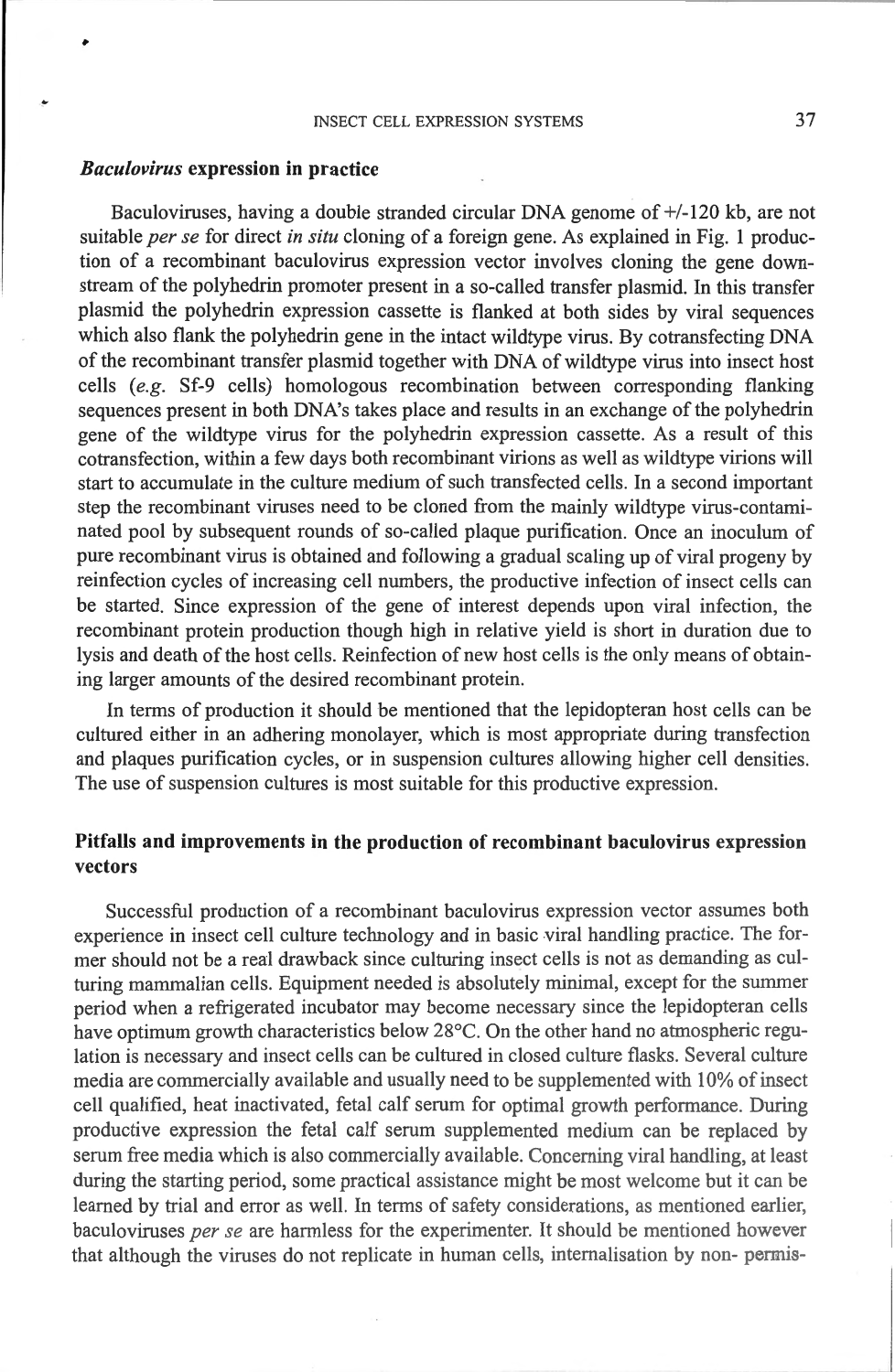

Fig.  $1. -$  Schematic representation of the classical baculovirus expression system: The gene of interest (either gDNA or cDNA) is cloned in a polycloning site downstream of the strong polyhedrin promoter. Upon cotransfection of host cells with both the recombinant transfer plasmid and purified viral DNA, recombinant baculovims generation is based upon a double homologous recombination event between polyhedrin flanking sequences that are present in both DNA's. In the absence of any recombination event wildtype virus is assembled and released as well. Several rounds of plaque purification are needed to obtain pure recombinant baculovirus suitable for productive expression during subsequent infection rounds.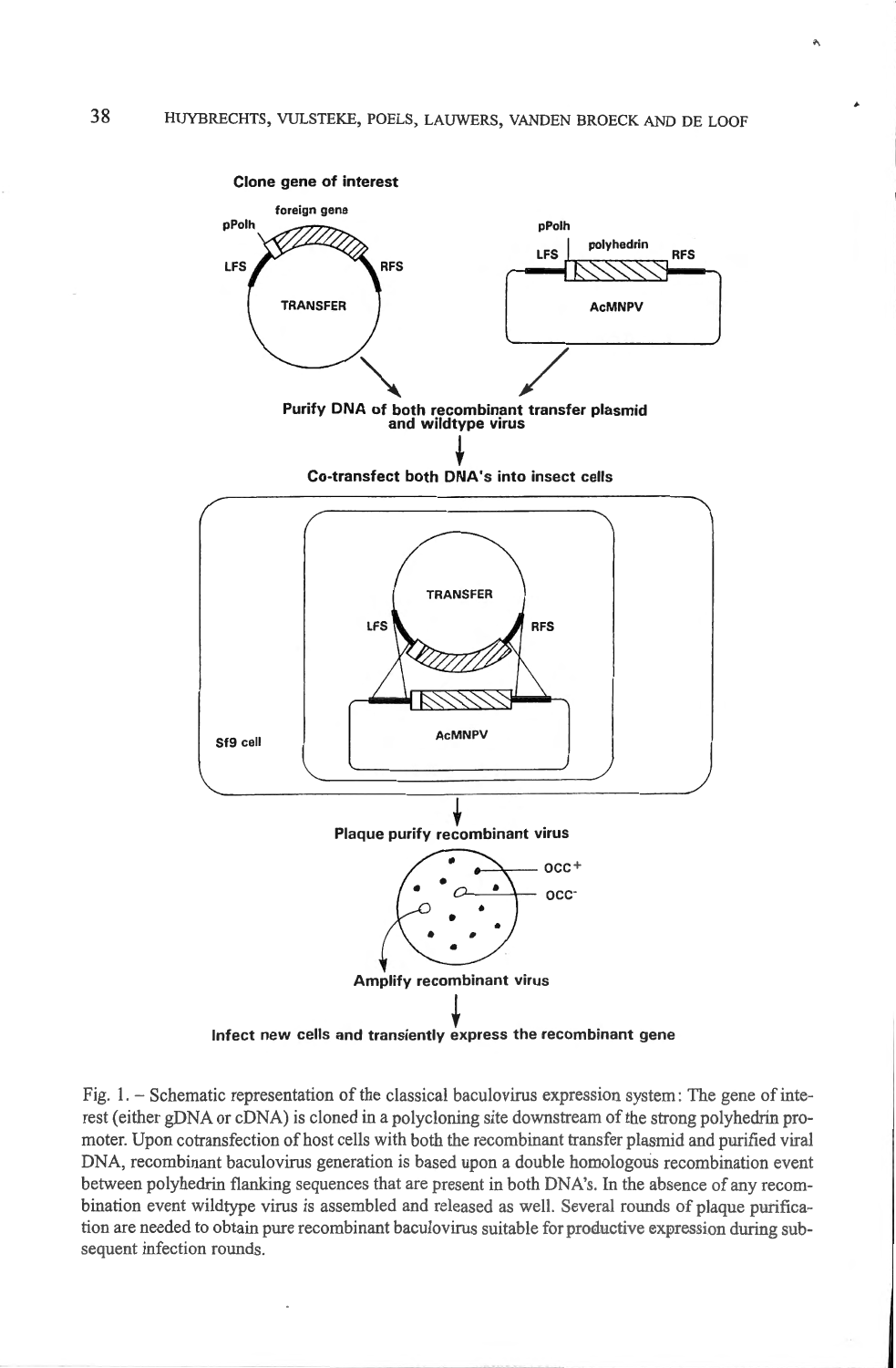$\gamma$ 

sive cells is well known and transactivating effects by viral early genes can never be excluded. Especially in those situations in which baculoviruses containing human genes or genes of human pathogens are constructed those viruses should be handled with appropriate care and always in conformance with local biosafety regulations.

One major technical limitation of the classical production of recombinant baculovirus is the dependence upon the success of the double homologous recombination which needs to take place following co-transfection of both viral and recombinant transfer vector DNA. Depending on the DNA quality, the outcome of homologous recombination can result in about 3% of the viruses produced being good recombinants. However in most cases less than 1% of recombinants can be observed during subsequent plaques purification. This cloning of recombinant viruses is most tricky. ln the classic situation the difference between wildtype or occlusion body positive plaques and recombinant or occlusion body negative plaques bas to be established with the microscope. With a trained eye this is not really difficult. Newcomers are advised to pick-up as many plaque-resembling spots as possible. Following infection of cells in a multiwell plate with viruses present in those plaques, the identity of the plaques can theo be simply determined by PCR using a combination of either universal polyhedrin based primers or more specifically using a combination of one gene specific primer with either one of both universal primers.

Suppliers of commercial kits (ln Vitrogen, Pharmingen, GibcoBRL-Life Technologies, ... ) are aware of the inexperience of most researchers trying baculovirus expression. To overcome these difficulties severa! approaches have been introduced (DAVŒS, 1994). Generally the wildtype virus DNA delivered with those kits is linearized by a single digestion in the polyhedrin region. In theory linear viral DNA should not replicate and in theory only recircularisation following recombination can result in virus production. ln practice a high number of wildtype plaques is observed due to the need for double homologous recombination, usually preceded by single recombination. Alternatively a marker gene is integrated in either the viral DNA used for cotransfection or, preferably in the transfer vector used for making the desired recombinant construct. In both cases this marker gene helps with the recognition and identification of recombinant plaques. A better altemative is the use of an artificial deletion mutant of wildtype viral DNA for co-transfection. In such a mutant an essential gene is deleted and functionally repaired only in recombinants. As a result only recombinant viral progeny is produced and plaque pmification can be omitted.

More recently LUCKOW and co-workers (1993) developed a baculovirus expression system in which most steps up to the production of transfectable recombinant viral DNA are performed in bacteria (see Fig. 2). By making use of the Tn7 bacterial transposase this system became independent of random recombination events. Extension of this system with a traditional blue/white selection of true recombinants makes the conventional cloning of the gene of interest in the donor plasmid the most difficult part of the entire procedure. Most importantly, with this bac to bac<sup>TM</sup> system a significant time saving is achieved making it the best choice in those situations in which high numbers of recombinant viruses need to be produced within a limited time period. Following sorne preliminary trials we are now using this bac to bac protocol with good results on a routine basis (POELS, 1996; HVYBRECHTS, unpublished).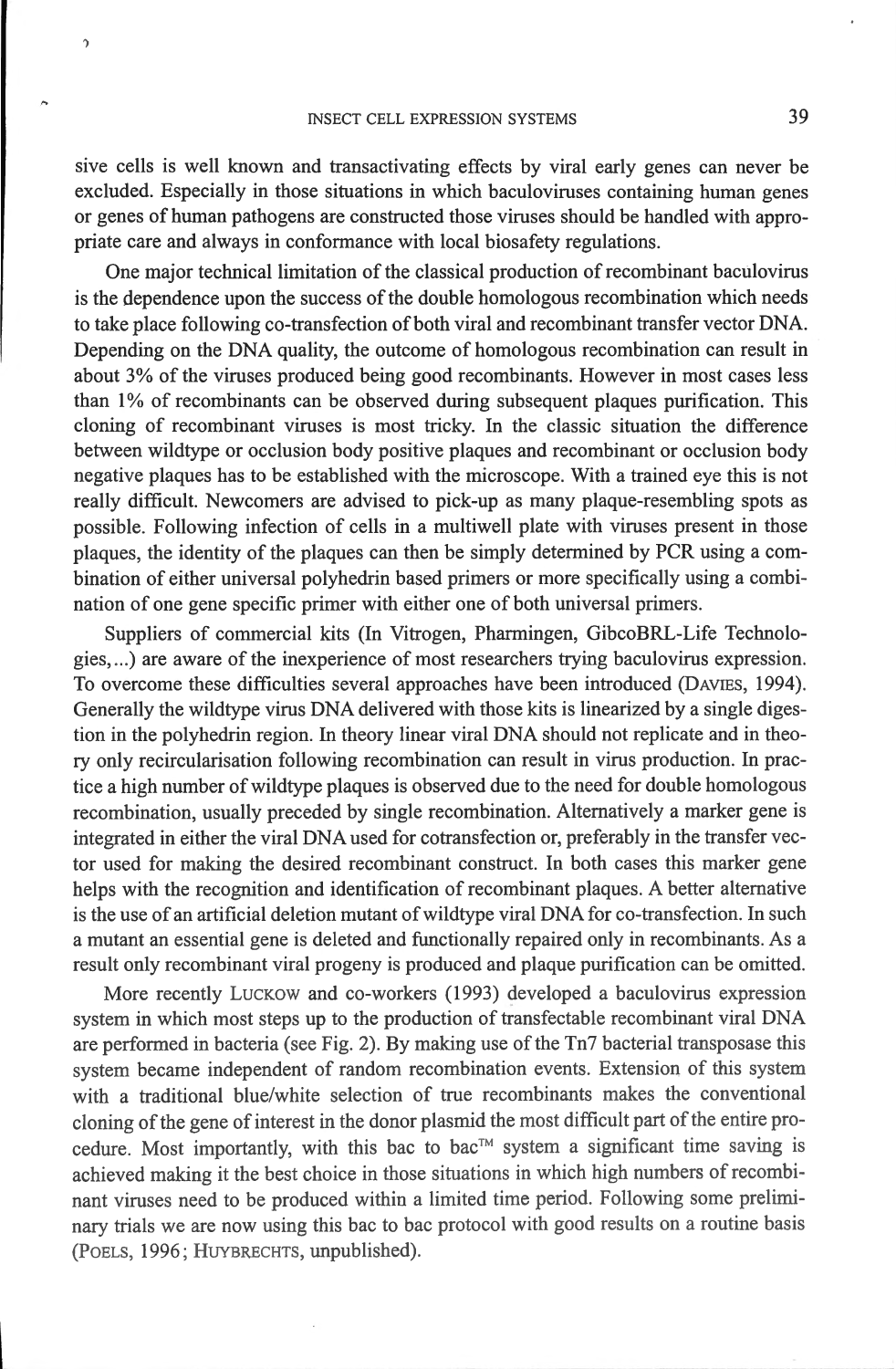

Fig. 2. – Schematic explanation of the Bac to Bac™ protocol for rapid production of recombinant baculovirus: Following cloning of the gene downstream of the polyhedrin promoter present in a donor plasmid, the purified recombinant donor plasmid is used for transformation of DH10 Bac cells. These host cells contain a replicating baculovirus genome having the polyhedrin open reading frame replaced by LacZ and being flanked with Tn7 attachment sites. A helper plasmid delivering the Tn7 transposase in trans is also present in these DH10Bac cells and will transpose the polyhedrin transcription unit of the donor plasmid *(cfr.* presence of flanking Tn7 donor sites) into the attachment site as present in the bacmid. After plating and growing of the transfonned bacteria, a white colony is selected and bacmid DNA purified. This recombinant Bacmid DNA once transfected into insect host cells will generate recombinant baculovirus only. Since no contaminating wildtype baculovirus is released no plaque purification is needed and productive infection of host cells can be started immediately. (Bac to Bac<sup>™</sup> is distributed by GibcoBRL-Life Technologies).

# CONTINUOUS EXPRESSION IN INSECT CELLS FOLLOWING PRODUCTION OF STABLE TRANSFORMED CELL LINES

Although the baculovirus expression system became one of the most widely used metbods for the quantitative production of a variety of recombinant proteins, it should be noted that protein expression is maximal in cells near death due to viral infection.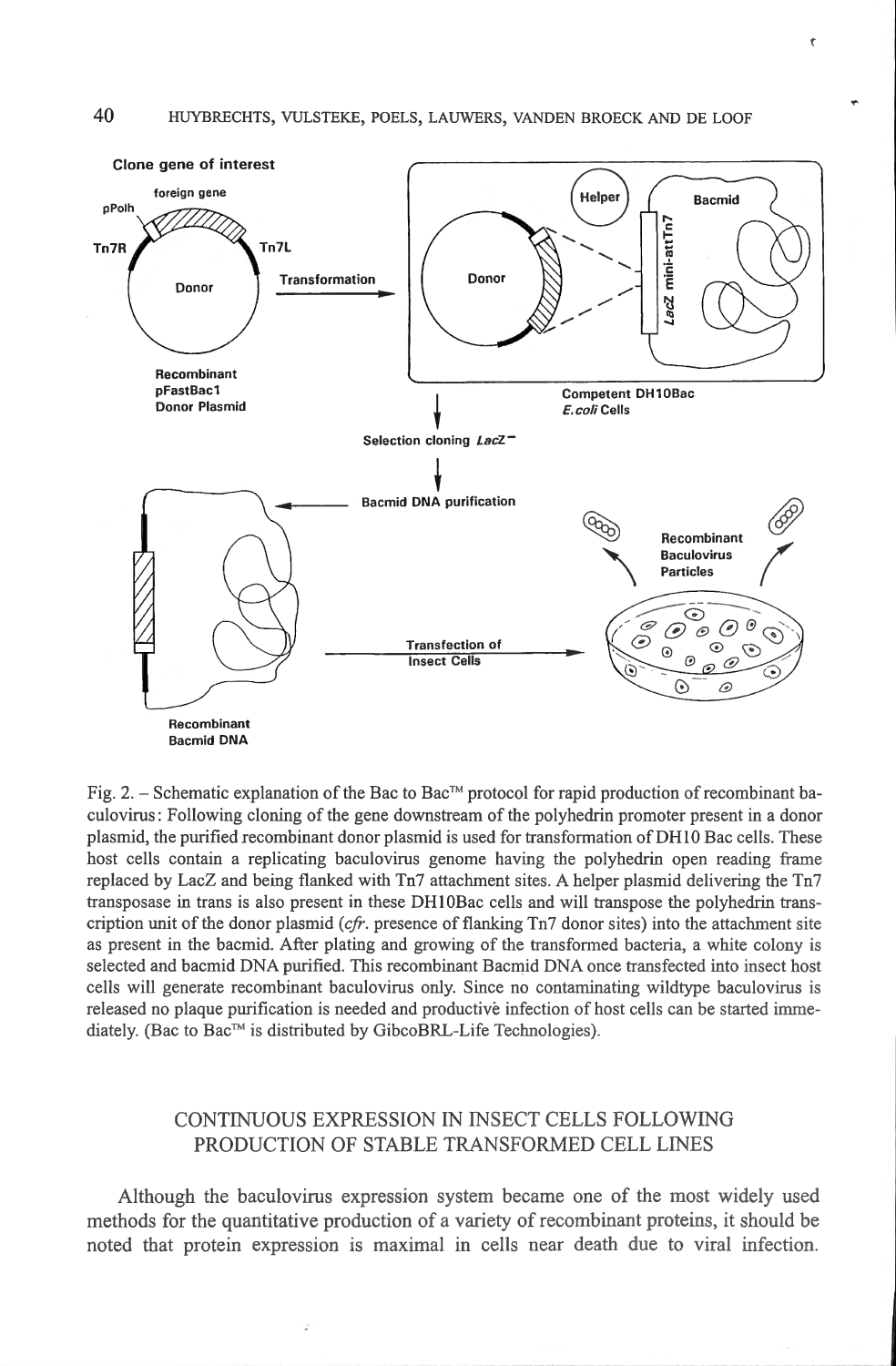Obvious1y in many cases this is suboptimal for conect overall processing of the protein of interest and, more importantly may result in high levels of protein degradation due to the release of proteolytic enzymes during lysis of infected cells. On the other hand the advantage of high expression levels due to the functioning of strong extra late viral promoters ( cfr. supra polyhedrin promoter but equally the weil known P 10 promoter) can still not be realized outside an intact viral and *in se* lytic environment.

In practice, good alternative expression using the advantages of an insect cell based expression environment can be realized making use of early baculovirus promoters for driving the expression of the gene of interest in a constitutive and therefore continuous way. In contrast to the extra late viral gene promoters which need a cascade of transactivating



Continuous expression of recombinant gene

Fig. 3. - Overview of the protocol for the production of stable transformed insect cell lines for constitutive expression of a gene of interest. The gene to be expressed is inserted into a polycloning site downstream of the pBMIEG promoter present in the expression plasmicl wh.ich contains appropriate transcription temrination and poly-adenylation signals originating from the polyhedrin gene. When *Drosophila* S-2 cells are used as expression environment, selection for true chromosomal integration is best accomplished by cotransfection of the expression plasmid and a Hygromycin-B resistance gene containing plasmid (e.g. pUChshyg). Since here the resistance gene is situated downstream of tbe inducible *Drosophila* heatshock hsp70 promoter, repeated heatshock treatments are necessary as long as cells are grown in Hygromycin-B (240 µg/ml) containing medium. Usually a three week selection period is sufficient for obtaining stable transformed cells that contain both the selection and expression plasmid.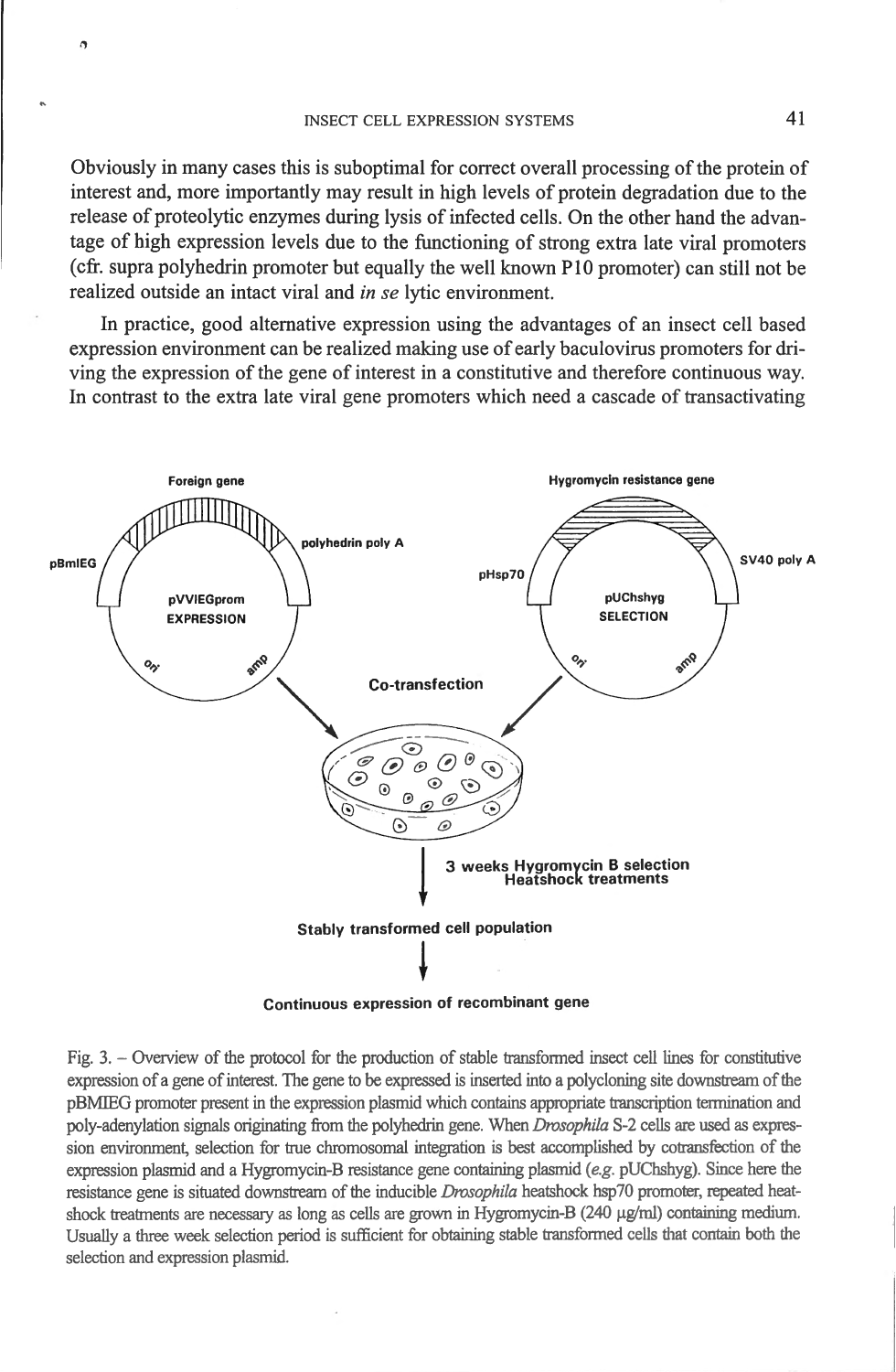### 42 HUYBRECHTS, VULSTEKE, POELS, LAUWERS, VANDEN BROECK AND DE LOOF

events by a still obscure array of viral encoded proteins in order to become functional, these early baculoviral genes use the host cells own polymerase II transcription activation machinery. As a consequence, simple plasmid constructs containing the gene of interest cloned downstream of an immediate early baculovirus gene promoter will, upon simple transfection into insect cells, even those originating from insects of non-lepidoperan orders, result in transient production of the corresponding recombinant protein (HUYBRECHTS *et al.,* 1992). Continuous expression can be achieved when transfected cells can be selected for genomic integration of the recombinant expression cassette. As illustrated in Fig. 3 this is realized in practice by cotransfecting a recombinant expression plasmid together with a second selection plasmid carrying an antibiotic resistance gene preferentially placed under control of an inducible promoter. It became empirically evident that selection for integration of the selection plasmid results in a resistant cell population carrying the expression plasmid in their genome as weil (see Fig. 4 as weil as VULSTEKE *et al.*, 1993; VANDEN BROECK *et al.*, 1995; LAUWERS, 1996). It was further evidenced that such transformed cells remained stable even without continued selection. In Fig. 5 it is well documented that in contrast to earlier predictions conceming the rather low strength of such early baculovirus promoters this continuous expression system can become at least as productive as the classic polyhedrin promoter based expression system. In patt this is explained by the possibility of obtaining extremely high cell densities with the Schneider S-2 cells compared to the Lepidoptera Sf9 cell tine we use in the respective context. Additionally it can be concluded that in the continuous expression system, accumulation



Fig. 4. - Illustration of a typical cotransfection and selection result during production of stable transformed S-2 cells. A lacZ coding sequence was used for constructing the recombinant expression plasmid (cfr. VULSTEKE et al. 1993 for specific details). Panel B clearly illustrates that all cells of the Hygromycin-B resistant population stain X-gal positive as well. Control cells (panel A) do not show any endogenous galactosidase activity. Differences in staining intensities between individual cells are explained by differences in integrated copy numbers of the expression plasmid.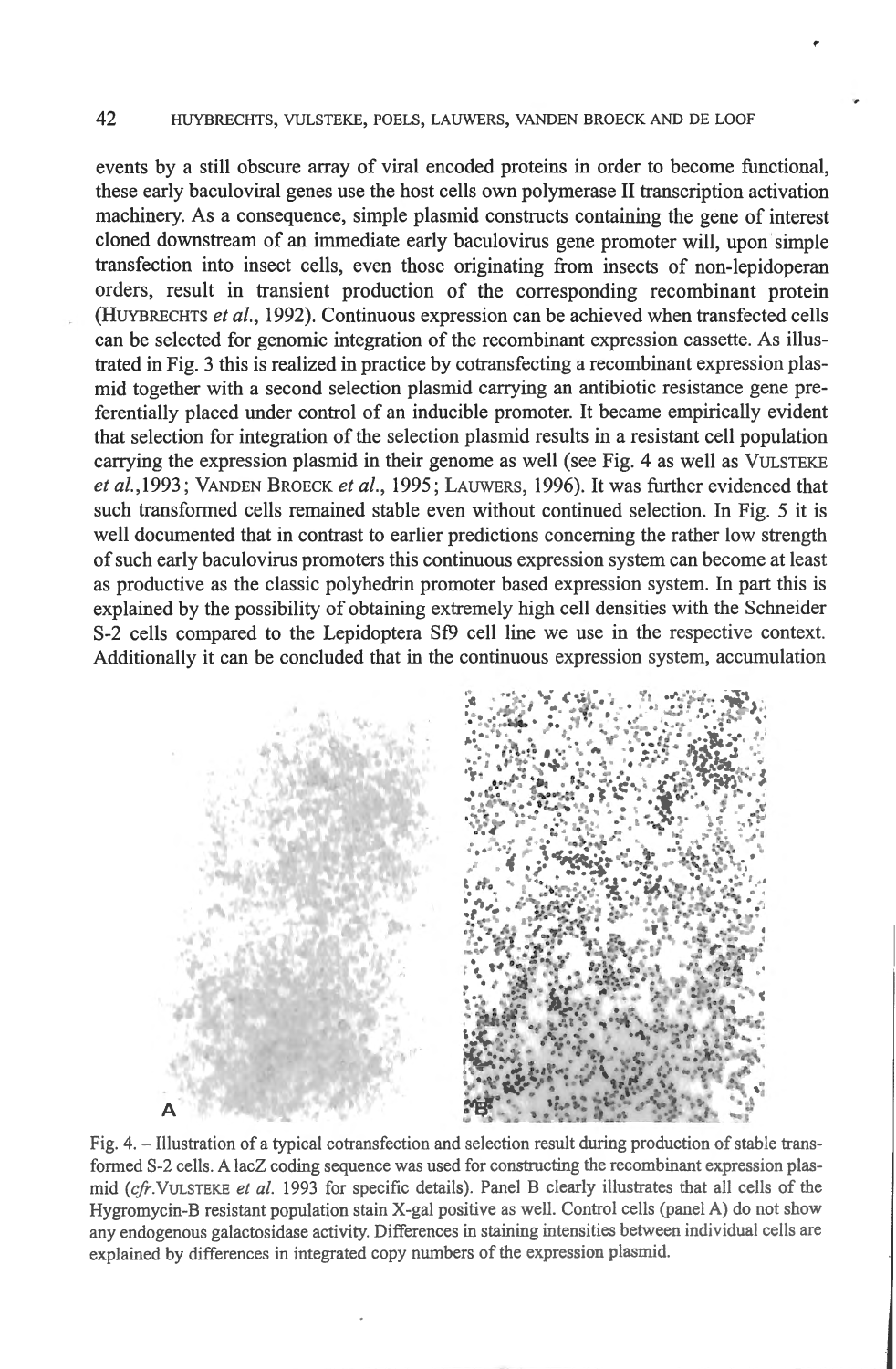



Fig. 5. - Comparison of porcine interferon-gamma production, as determined by a sandwich ELISA (cfr. VANDEN BROECK et al., 1994) in a transient recombinant baculovirus based Sf-9 cell system (left panel) and in a continuously expressing, stable transformed S-2 cell system (right panel). In both situations the experiment started from a cell density of 2.5.10<sup>5</sup> cells /ml. In contrast to the infected cells in which cell division is arrested, the continuously expressing cells (filled dots) continue dividing up to densities of almost  $6.10<sup>6</sup>$  cells/ml without any apparent deleterious effect.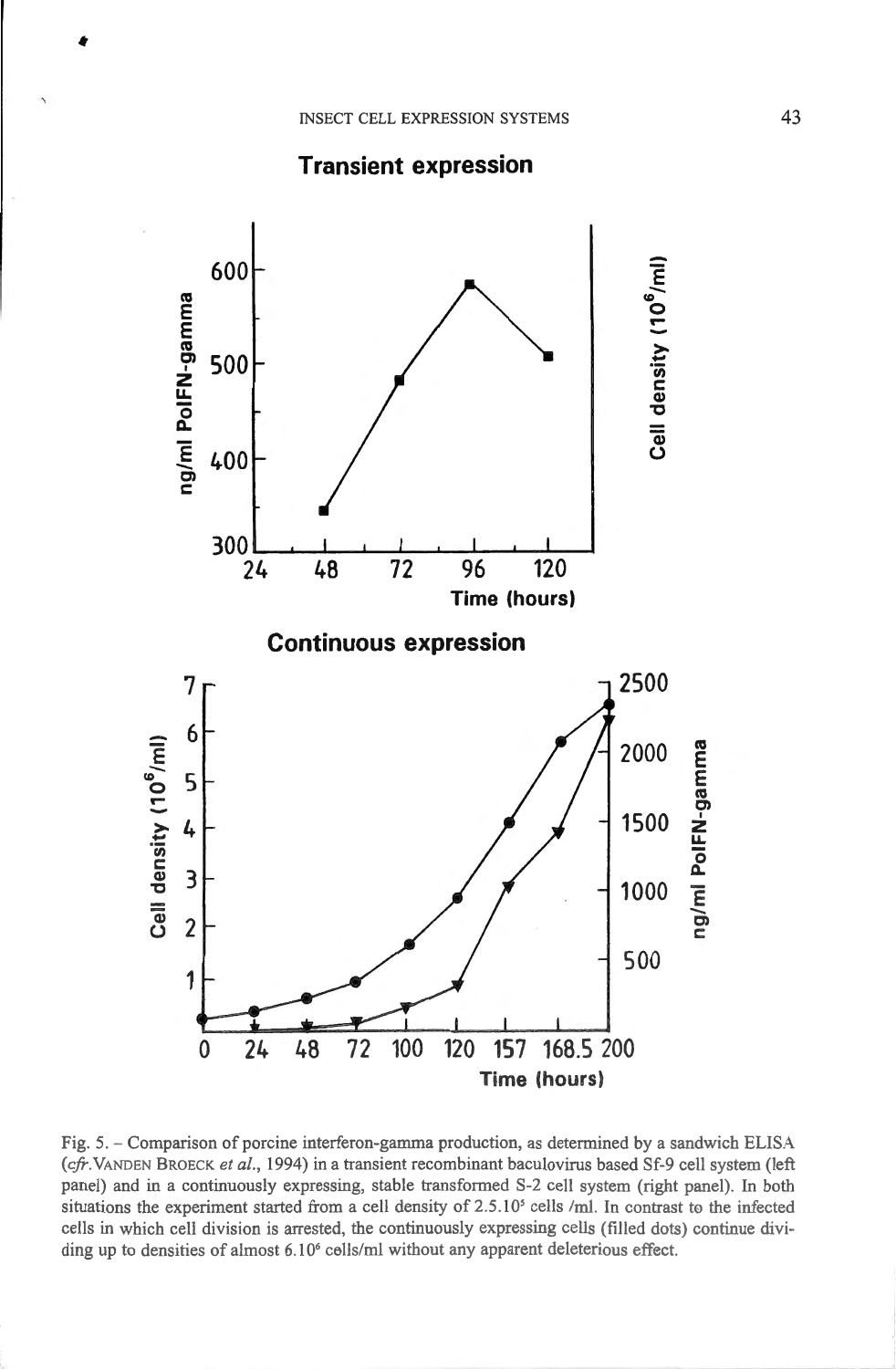### 44 HUYBRECHTS, VULSTEKE, POELS, LAUWERS, VANDEN BROECK AND DE LOOF

of recombinant protein over a far more extended period is possible without a decline, due to proteolytic damage, in immunologically recognized recombinant protein (LAUWERS, 1996). Comparing promoter activities at transcription leve) further demonstrated that polyhedrin as weil as the early gene promoter results in comparable amounts of transcripts (VANDEN BROECK *et al.,* 1995). This Iast observation is most probably explained by the extremely high copy numbers of integrated recombinant genes that are usually observed following stable transformation (VuLSTEKE, 1995).

### **CONCLUSIONS**

Thanks to the success of baculovirus expression systems, insect cells are recognized as an acceptable environment for the recombinant expression of eukaryotic eDNA and of intron containing genes (IATROU *et al.*, 1988; GOPINATHAN personal communication). Functionality of the expressed proteins is guaranteed and major posttranslational processing events will occur. The original limitation of insect cells having only mannose-type glycosylation properties is now almost circumvented by both selection of cell lines with improved processing characteristics (OGONAH, 1996) as weil as by co-expression of genes coding for the necessary enzymes (JARVIS & FINN, 1996). High yields of recombinant protein production and expression in an insect cell environment, both considered as major advantages of the baculovirus expression system, can now be achieved using the continuous S-2 cell and BmNPVIEG promoter based expression system (this paper).

## ACKNOWLEDGEMENTS

We would like to thank the team of Prof. A. Billiau (Rega lnstituut, K.U.Leuven) for providing the porcine interferon-gamma eDNA as weil as the anti-interferon-gamma antibodies.

The «Onderzoeksraad K.U.Leuven (0T90.015), The EC (ERB-C11\*-CT94-0092) and the (N)FWO (G.0260.96, G.2169.94) are acknowledged for financially contributing to the realization of this research.

The assistance of Ms. J. Puttemans in the realization of the illustrations is appreciated.

#### **REFERENCES**

DAMAK, S., H. Su, N.P. JAY & D.W. BULLOCK (1996) - Improved wool production in transgenic Sheep expressing insulin-like growth factor 1. *Biotechnology*, 14:185-188.

DAVIES, A.H. (1994) - Current methods for manipulating baculoviruses. *Biotechnology*, 12: 47-50.

HERSCOVICS, A.O. & P. ORLEAN. (1993) - Glycoprotein biosysnthesis in yeast. *Faseb J.*, 7: 540-550.

HUYBRECHTS, R., L. GUARINO, M. VAN BRUSSEL & V. VULSTELE (1992) - Nucleotide sequence of a transactivating *Bombyx mori* nuclear polyhedrosis virus immediate early gene. *Biochim. Biophys. Acta,* 1129: 328-330.

IATROU, K., R.G. MEIDINGER, D.H. SCHMIEL, M.H.M. TRAN, E.M. MOLNAR & A.V.VIEIRA (1988) -Towards the development of a vector for transducing homologous and foreign genes into silkmoth